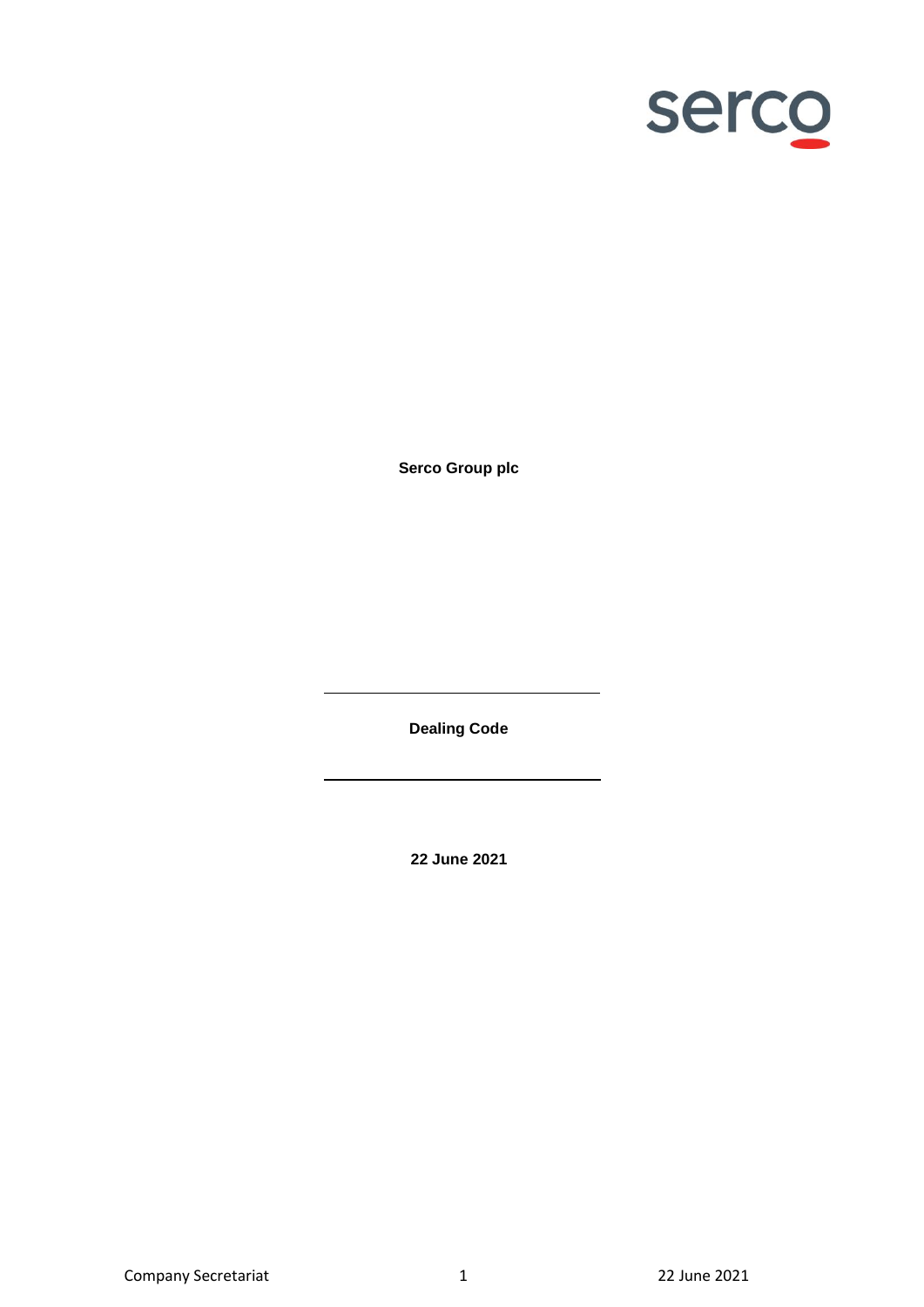| <b>Contents</b>                                 | Page                                                      |                |
|-------------------------------------------------|-----------------------------------------------------------|----------------|
| Introduction                                    | 3                                                         |                |
| 1.                                              | Definitions                                               | 3              |
| 2.                                              | Dealing by Restricted Persons                             | $\,6$          |
| 3.                                              | Circumstances for refusal                                 | $\,6$          |
| 4.                                              | <b>Exceptional circumstances</b>                          | $\overline{7}$ |
| 5.                                              | Employee share or saving schemes                          | $\overline{7}$ |
| 6.                                              | Entitlements in respect of rights issues and other offers | 9              |
| 7.                                              | Transfers between accounts                                | 10             |
| 8.                                              | Saving schemes                                            | 10             |
| 9.                                              | Acting as a trustee                                       | 11             |
| 10.                                             | Dealing by PCAs and investment managers                   | 11             |
| 11.                                             | <b>Additional PDMR Obligations</b>                        | 12             |
| 12.                                             | <b>Notifiable Transactions</b>                            | 12             |
| Schedule 1 Dealings                             |                                                           | 14             |
| Schedule 2 Notification template                |                                                           |                |
| Schedule 3 Clearance to Deal request form<br>18 |                                                           |                |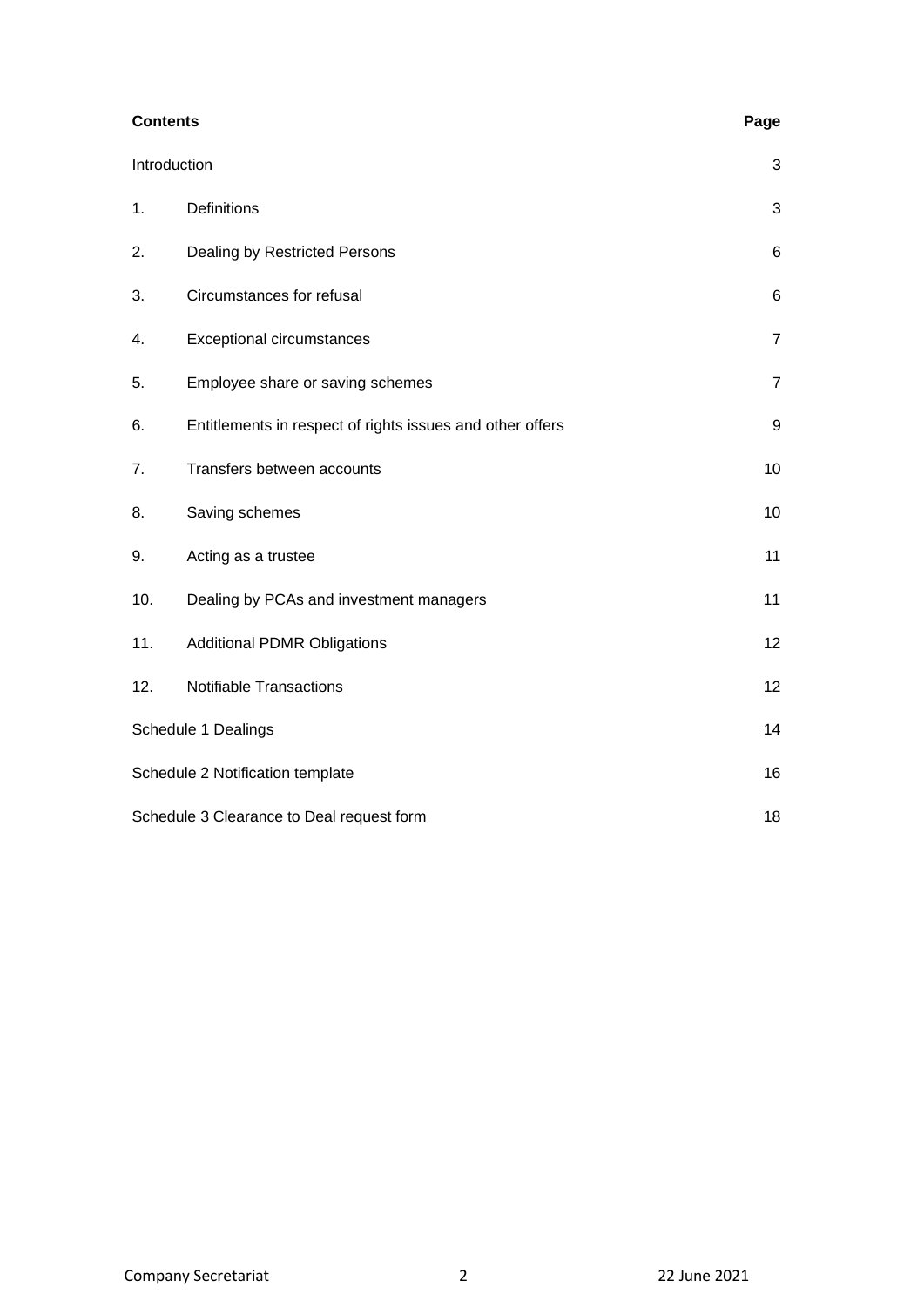## **DEALING CODE**

## <span id="page-2-0"></span>**Introduction**

This code imposes restrictions on dealings in the securities of the Serco Group plc ("the Company").

This code imposes dealing restrictions which go beyond those imposed by law. Its purpose is to ensure that those with access to inside information comply with their obligations under the Market Abuse Regulation and that they do not abuse, and do not place themselves under suspicion of abusing, inside information that they may be thought to have. This means that there will be certain times when such persons cannot deal in the securities of the Company.

Failure by any person who is subject to this code to observe and comply with its requirements may result in disciplinary action. Depending on the circumstances, such non-compliance may also constitute a civil and/or criminal offence.

#### <span id="page-2-1"></span>**1. Definitions**

In this code the following definitions apply unless the context requires otherwise:

"**Closed Period**" means the period of 30 days before release of relevant interim and full year results.

"**Company**" means Serco Group plc;

"**Company Securities**" means any publicly traded or quoted shares or debt instruments of the Company (or of any of the Company's subsidiaries or subsidiary undertakings) or derivatives or other financial instruments linked to any of them;

"**Dealing**" means, in respect of any person, the conducting of any transaction on his or her own account or for the account of a third party, directly or indirectly, relating to Company Securities or on the price of related derivatives (and related terms, such as "**Deal**", "**Deals**" and "**Dealt**", shall be interpreted accordingly). Schedule 1 contains a nonexhaustive list of the transactions which could constitute "Dealing" for the purposes of this code;

"**Disregarded Undertaking**" means a collective investment undertaking or portfolio of assets which satisfies the following two conditions:

- (A) it is either:
	- (i) a collective investment undertaking or portfolio of assets in respect of which the relevant Restricted Person or PCA has ascertained that the exposure to the shares or debt instruments of the Company (or of any of the Company's subsidiaries or subsidiary undertakings) does not exceed 20% of the assets held by that collective investment undertaking or portfolio of assets; or
	- (ii) a collective investment undertaking or portfolio of assets whose exposure to the shares or debt instruments of the Company (or of any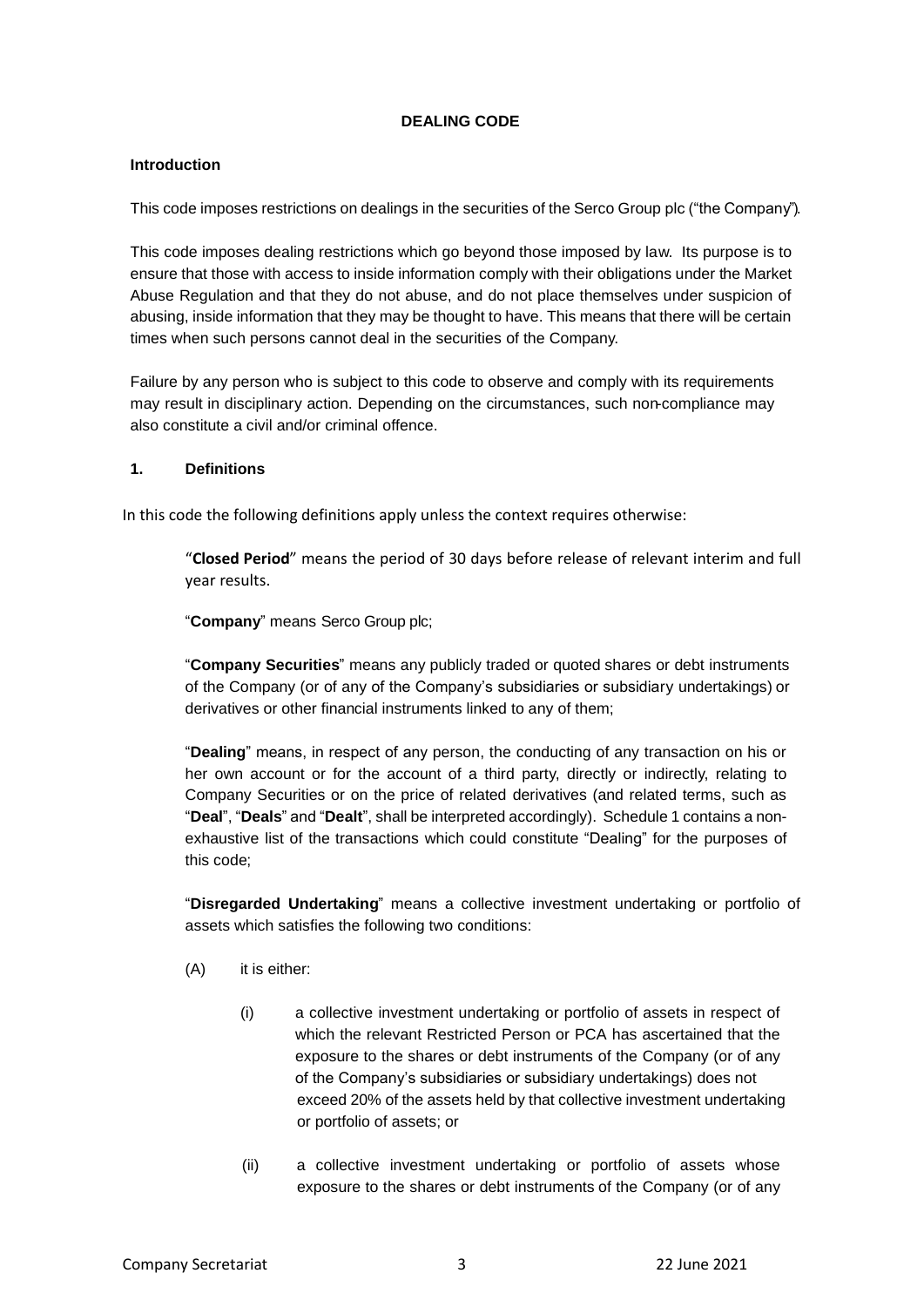of the Company's subsidiaries or subsidiary undertakings) cannot be ascertained by the relevant Restricted Person or PCA; and

(B) the relevant Restricted Person or PCA is unable to determine or influence the investment strategy or transactions of that collective investment undertaking or portfolio of assets;

"**Employee Scheme**" means a scheme for encouraging or facilitating the holding of Company Securities by or for the benefit of:

- (A) one or more of the bona fide employees or former employees of the Company (or of any of the Company's subsidiaries or subsidiary undertakings); and/or
- (B) one or more of the spouses, civil partners, surviving spouses, surviving civil partners or minor children or step-children of such employees or former employees;

"**Inside Information**" means information of a precise nature, which has not been made public, relating, directly or indirectly, to the Company or any Company Securities, and which, if it were made public, would be likely to have a significant effect on the price of any Company Securities. Further information about the Company's policies and procedures for identifying and handling Inside Information can be found in the Company's GSOP: Control and Disclosure of Inside Information;

"**Market Abuse Regulation**" means the EU Market Abuse Regulation (596/2014);

"**Notifiable Transaction**" has the meaning given in paragraph 14.2;

"**PCA**" means a person closely associated with a Restricted Person, being any of:

- (A) a spouse or civil partner;
- (B) a child or stepchild under the age 18 years who is unmarried and does not have a civil partner;
- (C) a relative who has shared the same household as the Restricted Person for at least one year on the date of the relevant Dealing; or
- (D) a legal person, trust or partnership, the managerial responsibilities of which are discharged by a Restricted Person or by a person referred to in paragraphs (A), (B), or (C) of this definition, which is directly or indirectly controlled by such a person, which is set up for the benefit of such a person or which has economic interests which are substantially equivalent to those of such a person.

If a Restricted Person is in any doubt as to how this definition applies to him or her, then he or she should contact the General Counsel and Company Secretary for assistance;

**"Persons Discharging Managerial Responsibilities"** or **"PDMR"** means a person who has regular access to Inside Information and the power to make managerial decisions affecting the future developments and business prospects of the Company. The Company has chosen to define this group as: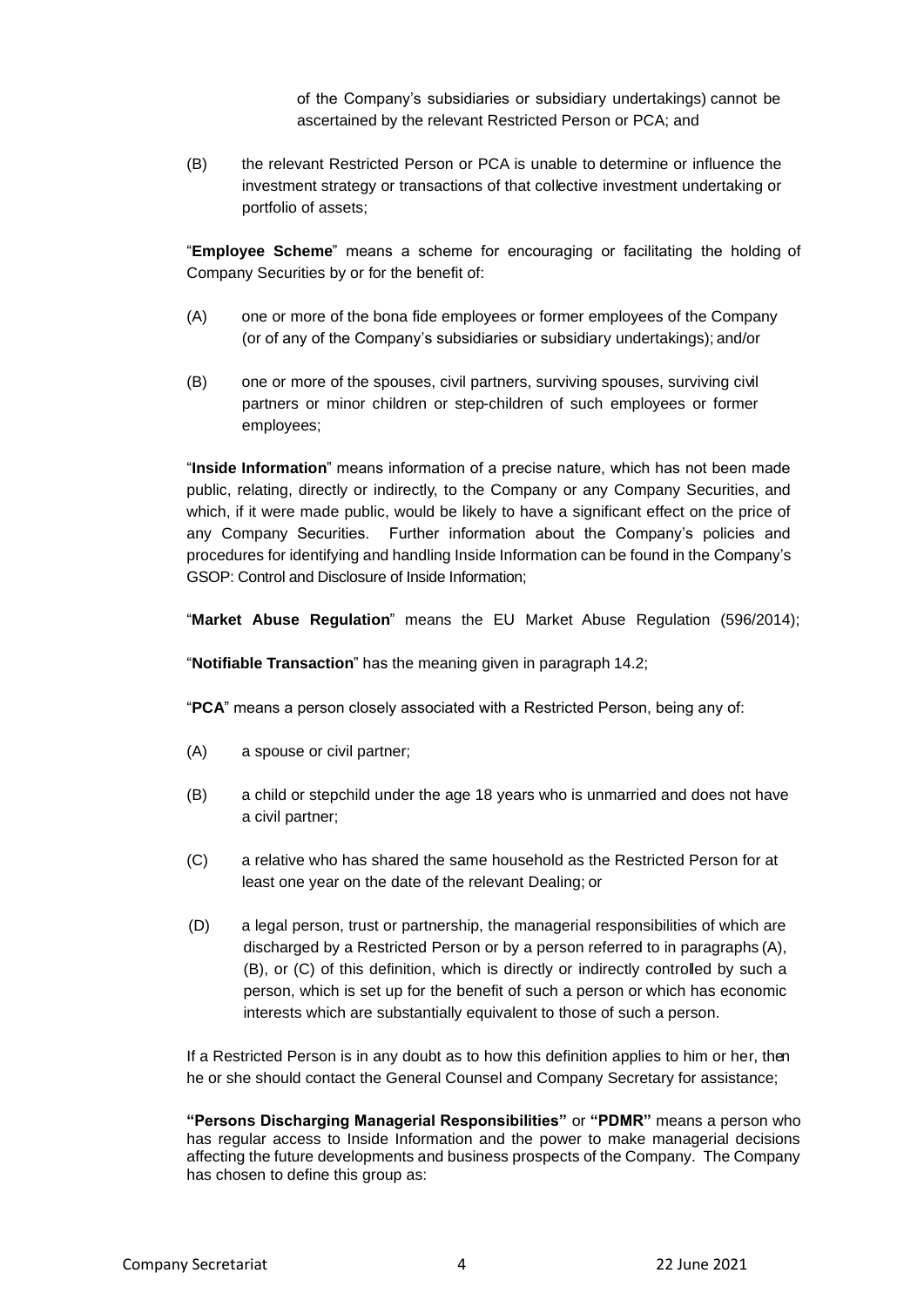- (A) Directors of the Company; and
- (B) Members of the Group Executive Committee;

"**Prohibited Period**" means each of the following periods:

- (A) any Closed Period; and
- (B) any period when there exists any matter which constitutes Inside Information;

**"Project Insiders"** means employees and other individuals who, due to their knowledge of specific information or a specific project may from time-to-time be notified that they will be classified as a Restricted Person (see definition below) until otherwise notified. Further information about the Company's policies and procedures for the management of Project Insiders can be found in the Company's GSOP: Control and Disclosure of Inside Information;

"**Restricted Person**" means Persons Discharging Managerial Responsibilities (as defined above) and other employees considered by the Company to have ongoing access to Inside Information as part of their day-to-day role;

"**Trading Plan**" means a written plan between a Restricted Person and an independent third party which sets out a strategy for the acquisition and/or disposal of Company Securities by a specified person and:

- (A) specifies the amount of Company Securities to be dealt in and the price at which and the date on which those Company Securities are to be dealt in;
- (B) gives discretion to that independent third party to make trading decisions about the amount of Company Securities to be dealt in and the price at which and the date on which the Company Securities are to be dealt in; or
- (C) includes a written formula or algorithm, or computer program, for determining the amount of Company Securities to be dealt in and the price at which and the date on which the Company Securities are to be dealt in.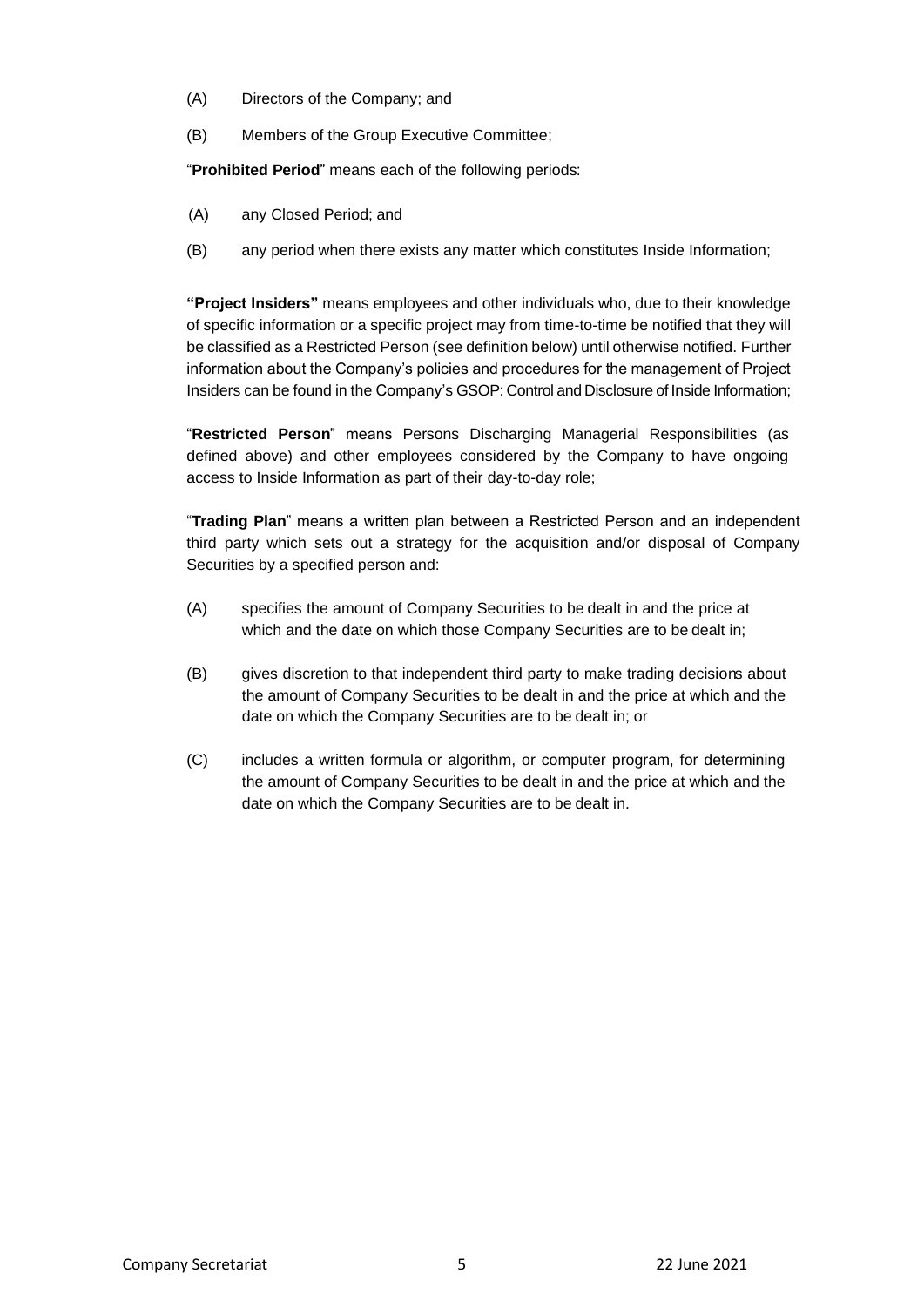# <span id="page-5-0"></span>**2. Dealing by Restricted Persons**

- 2.1 A Restricted Person must not Deal for themselves or for anyone else, directly or indirectly, in Company Securities without obtaining clearance from the Company in advance.
- 2.2 Applications for clearance to Deal must be made in writing and submitted to the General Counsel and Group Company Secretary using the form set out in Schedule 3.
- 2.3 A Restricted Person must not submit an application for clearance to Deal if they are in possession of Inside Information. If they become aware that they are or may be in possession of Inside Information after submitting an application, they must inform the General Counsel and Group Company Secretary as soon as possible and must refrain from Dealing (even if given clearance).
- 2.4 A written response to applications will be given within five business days. The Company will not normally give reasons for refusal of clearance to Deal. All refusals must be kept confidential and not discussed with any other person.
- 2.5 If a Restricted Person is given clearance, they must Deal as soon as possible and in any event within two business days of receiving clearance.
- 2.6 Clearance to Deal may be given subject to conditions. Where this is the case, these conditions must be observed when Dealing.
- 2.7 A Restricted Person must not enter into, amend or cancel a Trading Plan under which Company Securities may be purchased or sold unless clearance has been given to do so.
- 2.8 Any Restricted Person who is uncertain as to whether or not any particular transaction requires clearance should consult the General Counsel and Group Company Secretary.
- 2.9 Irrespective of whether clearance to Deal has been granted to a Restricted Person, he or she remains subject to the insider dealing prohibitions set out in the Market Abuse Regulation and the Criminal Justice Act 1993. Nothing in this code sanctions a breach of the prohibitions of insider dealing or of unlawful disclosure of inside information under the Market Abuse Regulation, the provisions of the Criminal Justice Act 1993 relating to insider dealing and the improper disclosure of information or any other relevant legal or regulatory requirements.
- 2.10 All requests for clearance to Deal and all responses and clearances (if any) shall be copied to the General Counsel and Company Secretary. The General Counsel and Company Secretary will maintain a record of the response to any Dealing request made by a Restricted Person and of any clearance given.

## <span id="page-5-1"></span>**3. Circumstances for refusal**

- 3.1 A Restricted Person must not be given clearance to Deal in any Company Securities during a Prohibited Period unless paragraph 4 (Exceptional circumstances) applies or the relevant Dealing may be permitted in accordance with paragraph 5 (Employee share or saving schemes), paragraph 6 (Entitlements in respect of rights issues and other offers) or paragraph 7 (Transfers between accounts).
- 3.2 The Market Abuse Regulation may also allow the Company to give clearance during a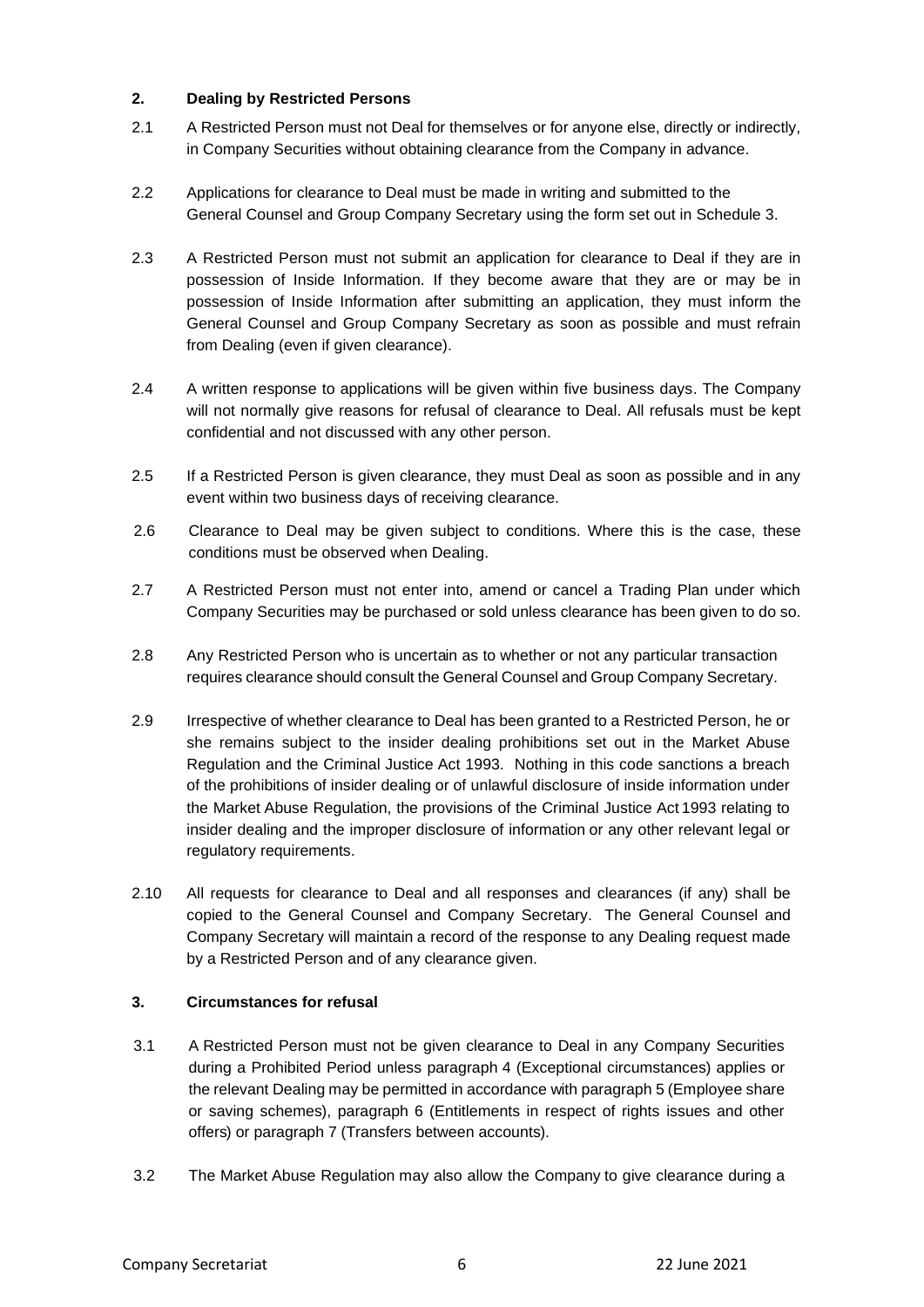Prohibited Period for other Dealings relating to (i) employee share or savings schemes, (ii) entitlements to shares or (iii) transactions where the beneficial interest in the relevant Company Security does not change. The Company will ordinarily seek legal advice before clearing any Dealing pursuant to this paragraph 3.2.

3.3 A Restricted Person must not be given clearance to Deal in any Company Securities on considerations of a short term nature. An investment with a maturity of one year or less will always be considered to be of a short term nature.

## <span id="page-6-0"></span>**4. Exceptional circumstances**

- 4.1 A Restricted Person may be given clearance to sell (but not to purchase) the Company's shares (but not other Company Securities) if he or she is in severe financial difficulty or there are other exceptional circumstances which require the immediate sale of shares. Where clearance is granted, the Restricted Person will only be allowed to sell shares to the extent necessary to obtain the required financial resources.
- 4.2 Any request to Deal by reason of exceptional circumstances must be accompanied by a written statement which describes the exceptional character of the circumstances and explains the transaction envisaged and why that transaction could not be executed at a time other than during the Prohibited Period.
- 4.3 Circumstances will only be considered to be "exceptional" for the purposes of paragraph 4.1 if they are extremely urgent, unforeseen and compelling and where their cause is external to the relevant Restricted Person and he or she has no control over them. When considering whether or not the circumstances are exceptional, the Company will take into account (among other things) the extent to which the Restricted Person:
	- 4.3.1 is facing a legally enforceable commitment or claim, such as a court order, to sell the relevant shares; and
	- 4.3.2 could not reasonably satisfy a financial commitment (entered into before the start of the Prohibited Period) to a third party (including a tax authority) otherwise than by selling the relevant shares.
- 4.4 The determination of whether or not a Restricted Person is in severe financial difficulty or that there are other exceptional circumstances which require the immediate sale of shares will be made by the General Counsel and Group Company Secretary.

## <span id="page-6-1"></span>**5. Employee share or saving schemes**

## *5.1 Non-discretionary awards and grants*

Awards or grants of Company Securities to a Restricted Person under an Employee Scheme can be made by the Company during a Prohibited Period if:

- (A) the Employee Scheme and its terms have been previously approved by the Company's shareholders where required and otherwise approved by the board;
- (B) the terms of the Employee Scheme specify the timing of the award or grant and the amount of the Company Securities awarded or granted, or the basis on which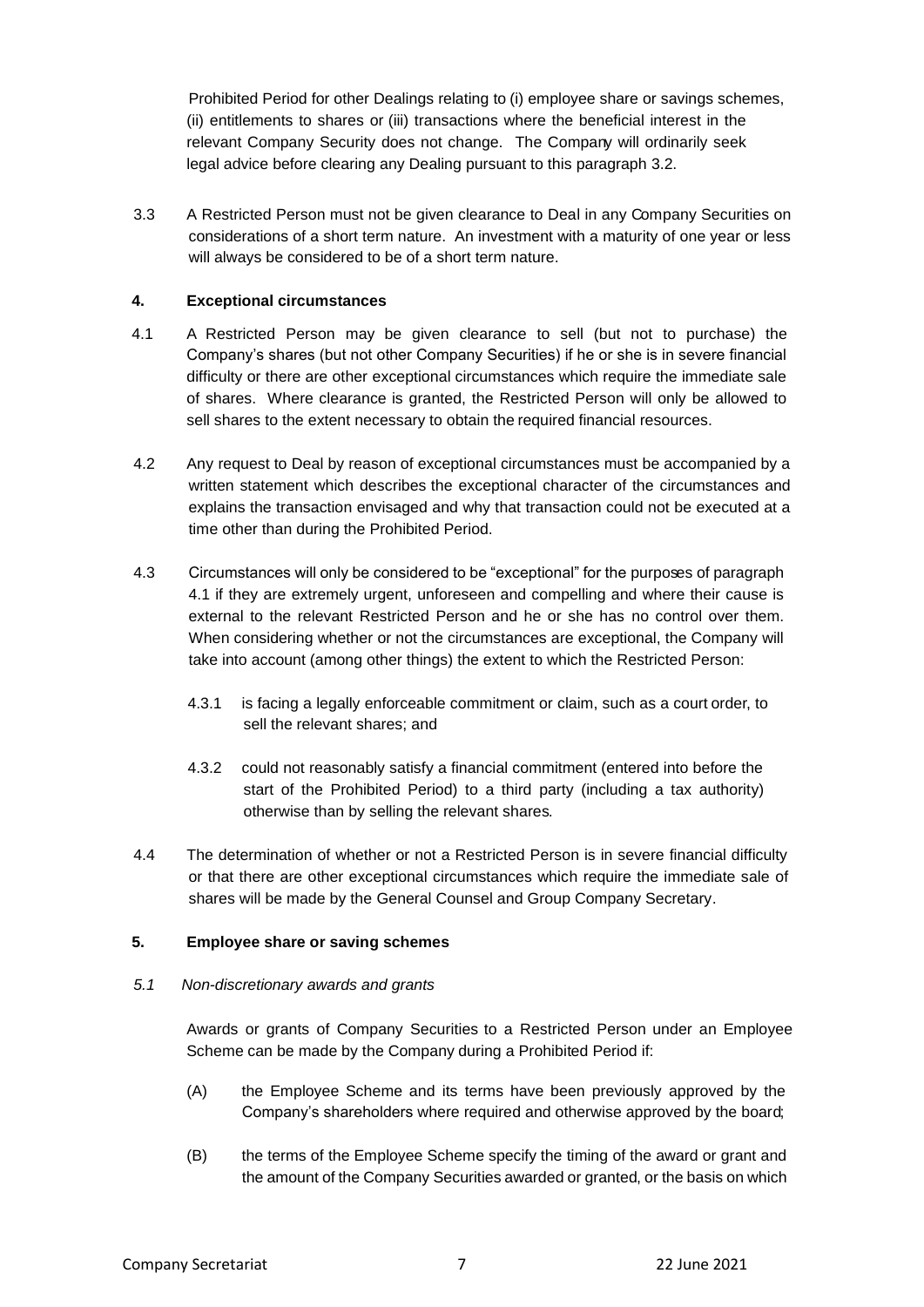such amount is to be calculated, and do not allow the exercise of discretion; and

(C) the Restricted Person does not have any discretion as to the acceptance of the Company Securities awarded or granted.

Awards or grants of Company Securities to a Restricted Person under an Employee Scheme can be made by the Company during a period when there is Inside Information if either:

- (A) failure to make the award or invitation would indicate that Inside Information exists; or
- (B) the Company has implemented effective internal arrangements to ensure that the person(s) making the award or invitation is not in possession of Inside Information.

## *5.2 Pre-planned awards and grants*

Awards or grants of Company Securities to a Restricted Person under an Employee Scheme can be made by the Company during a Prohibited Period if the frequency and timing of the awards or grants, their conditions, the amount of Company Securities to be awarded or granted and the group of recipients are determined in accordance with a framework established before the start of the Prohibited Period such that Inside Information cannot influence any such award or grant.

#### *5.3 Pre-approved exercise or conversion*

Where the period for the exercise of options or warrants, or for the conversion of convertible bonds, assigned to a Restricted Person under an Employee Scheme is due to expire within a Prohibited Period, then such exercise or conversion (as well as sales of shares acquired pursuant to such exercise or conversion) may be permitted during a Prohibited Period if:

- (A) the Restricted Person notifies the Company of his or her election to exercise or convert at least four months before the expiry date and such notification is irrevocable; and
- (B) the Restricted Person received clearance in accordance with paragraph 2 (Dealings by Restricted Persons) to exercise or convert prior to making such irrevocable notification.

## *5.4 Employee saving schemes*

The acquisition of Company Securities by a Restricted Person under an employee saving scheme (e.g. an HMRC registered Sharesave scheme) may be permitted during a Prohibited Period if:

(A) the Restricted Person has entered into the saving scheme before the start of the Prohibited Period, except when he or she cannot enter into the scheme at another time due to the commencement date of his or her employment;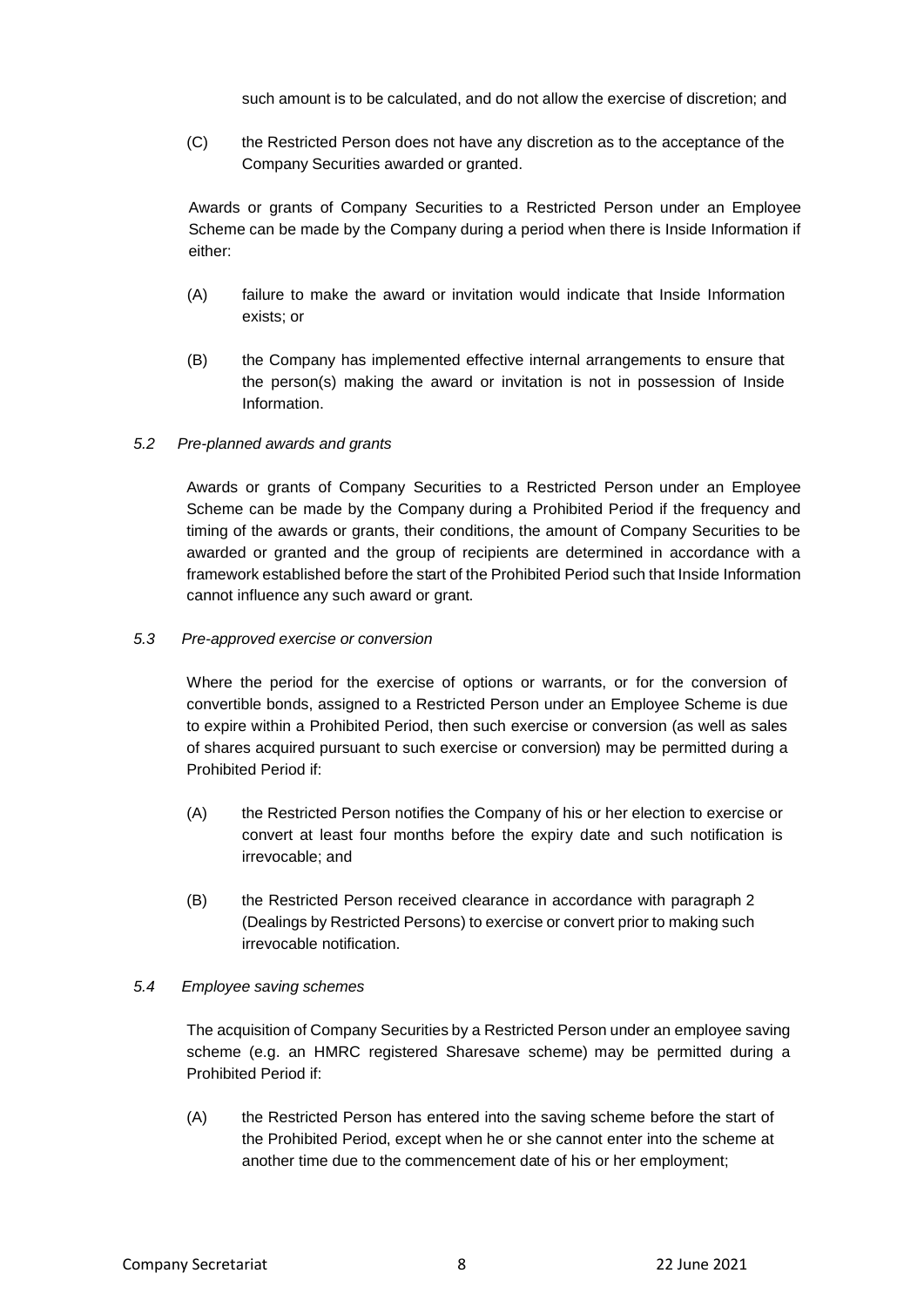- (B) the Restricted Person does not alter the terms of his or her participation in the saving scheme or cancel such participation during the Prohibited Period; and
- (C) the arrangements for the purchase of Company Securities are either (i) clearly set under the scheme terms and the Restricted Person cannot alter them during the Prohibited Period or (ii) are planned under the saving scheme to occur at a fixed date which falls in the Prohibited Period.

## 5.5 *Employee trusts*

- (i) Recommendations should not generally be made to the trustees of employee trusts during a Prohibited Period that they acquire or dispose of Company Securities.
- (ii) Subject to 5.5(i) above, (a) recommendations may be made to the trustees of employee trusts where the Company has implemented effective internal arrangements to ensure that the person(s) making the recommendation is not in possession of Inside Information or (b) trustees of employee trusts may carry out Dealings on behalf of employees generally during a Prohibited Period.
- (iii) The trustees of an employee trust can Deal during a Prohibited Period to the extent required to satisfy pre-existing obligations.
- (iv) There is no prohibition on funding an employee trust (e.g. making gifts or loans) during a Prohibited Period, provided that this is not accompanied by a recommendation or encouragement to Deal during a Prohibited Period or, if it is accompanied by a recommendation, the Company has implemented effective internal arrangements to ensure that the person(s) making the recommendation is not in possession of Inside Information.

## <span id="page-8-0"></span>**6. Entitlements in respect of rights issues and other offers**

- 6.1 The following Dealings may be permitted during a Closed Period:
	- (A) an undertaking or election to take up entitlements under a rights issue or other offer (including an offer for Company Securities in lieu of a cash dividend);
	- (B) the take up of entitlements under a rights issue or other offer (including an offer of Company Securities in lieu of a cash dividend);
	- (C) allowing entitlements to lapse under a rights issue or other offer (including an offer of Company Securities in lieu of a cash dividend); and
	- (D) the sale of sufficient entitlements nil-paid to take up the balance of the entitlements under a rights issue,

provided that the Restricted Person explains the reasons why such Dealing cannot take place at another time and the Company is satisfied with that explanation.

6.2 At any time other than during a Closed Period, the transactions contemplated by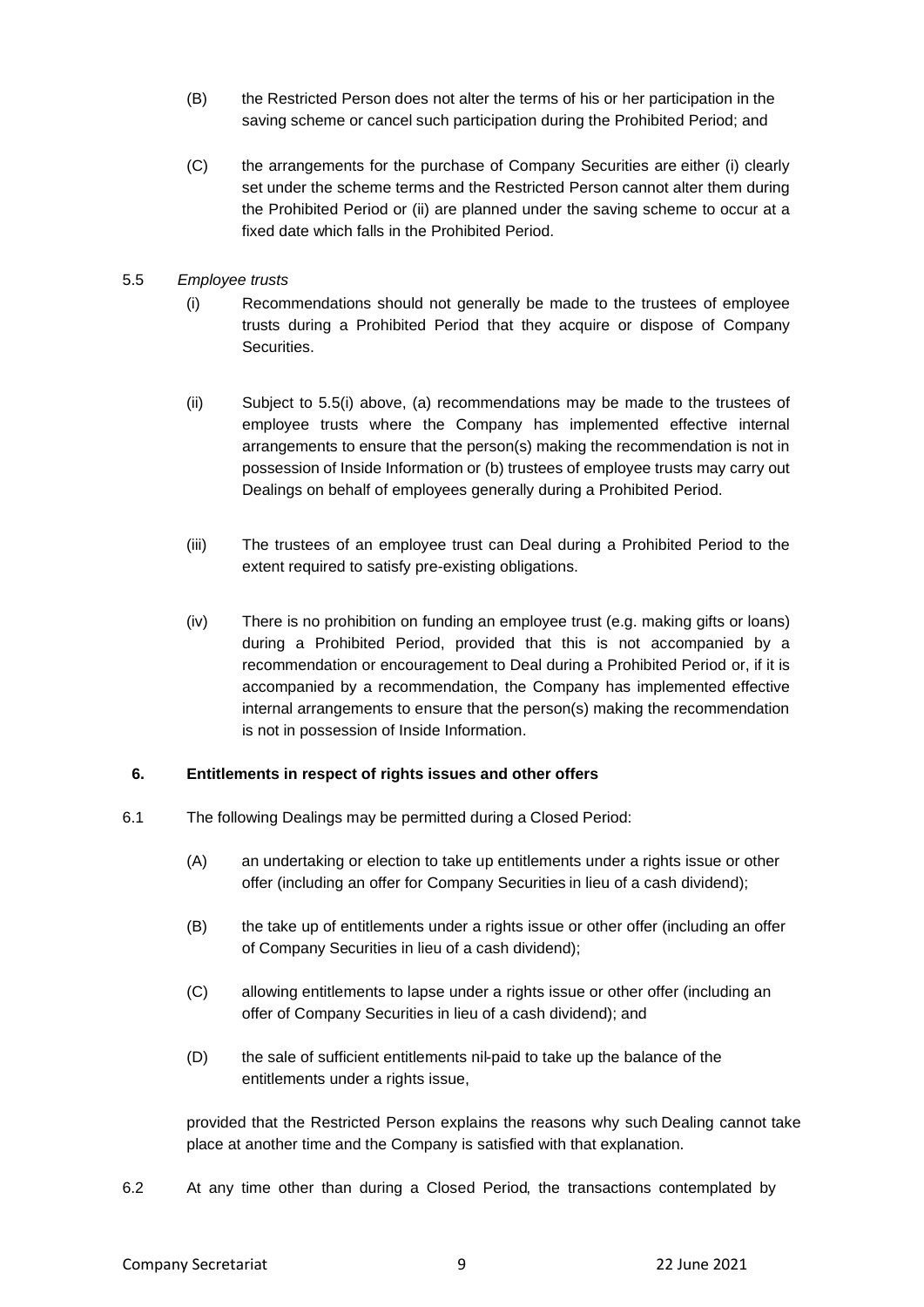paragraphs 6.1(A) to 6.1(D) (inclusive) will not constitute "Dealing" for the purposes of this code.

## <span id="page-9-0"></span>**7. Transfers between accounts**

- 7.1 A Restricted Person may be permitted to transfer Company Securities between two accounts of that Restricted Person during a Closed Period, provided that:
	- (A) the Restricted Person explains the reasons why the transfer cannot take place at another time and the Company is satisfied with that explanation; and
	- (B) such a transfer does not result in a change in price of the relevant Company Securities.

This paragraph 7.1 does not permit the transfer of Company Securities between a Restricted Person and another person (including any PCA of that Restricted Person) during a Closed Period.

7.2 At any time other than during a Closed Period, the transfer of Company Securities between two accounts of a Restricted Person which does not result in a change in price of the relevant Company Securities will not constitute "Dealing" for the purposes of this code.

## <span id="page-9-1"></span>**8. Saving schemes**

A Restricted Person may enter into a scheme under which only Company Securities are purchased pursuant to a regular standing order or direct debit or by regular deduction from that Restricted Person's salary, or where Company Securities are acquired by way of a standing election to re-invest dividends or other distributions received, or are acquired as part payment of that Restricted Person's remuneration without clearance under paragraph 2(Dealings by Restricted Persons) if:

- (A) the Restricted Person does not enter into the scheme during a Prohibited Period, unless the scheme involves the part payment of remuneration in the form of Company Securities and is entered into upon the commencement of that Restricted Person's employment or, if the Restricted Person is a nonexecutive director, his or her appointment to the board;
- (B) the Restricted Person does not carry out the purchase of Company Securities under the scheme during a Prohibited Period, unless the Restricted Person entered into the scheme at a time when the Company was not in a Prohibited Period and that Restricted Person is irrevocably bound under the terms of the scheme to carry out a purchase of Company Securities (which may include the first purchase under the scheme at a fixed point in time which falls in a Prohibited Period);
- (C) the Restricted Person does not cancel or vary the terms of his participation, or carry out sales of Company Securities within the scheme, during a Prohibited Period; and
- (D) before entering into the scheme, cancelling the scheme or varying the terms of his participation or carrying out sales of the Company Securities within the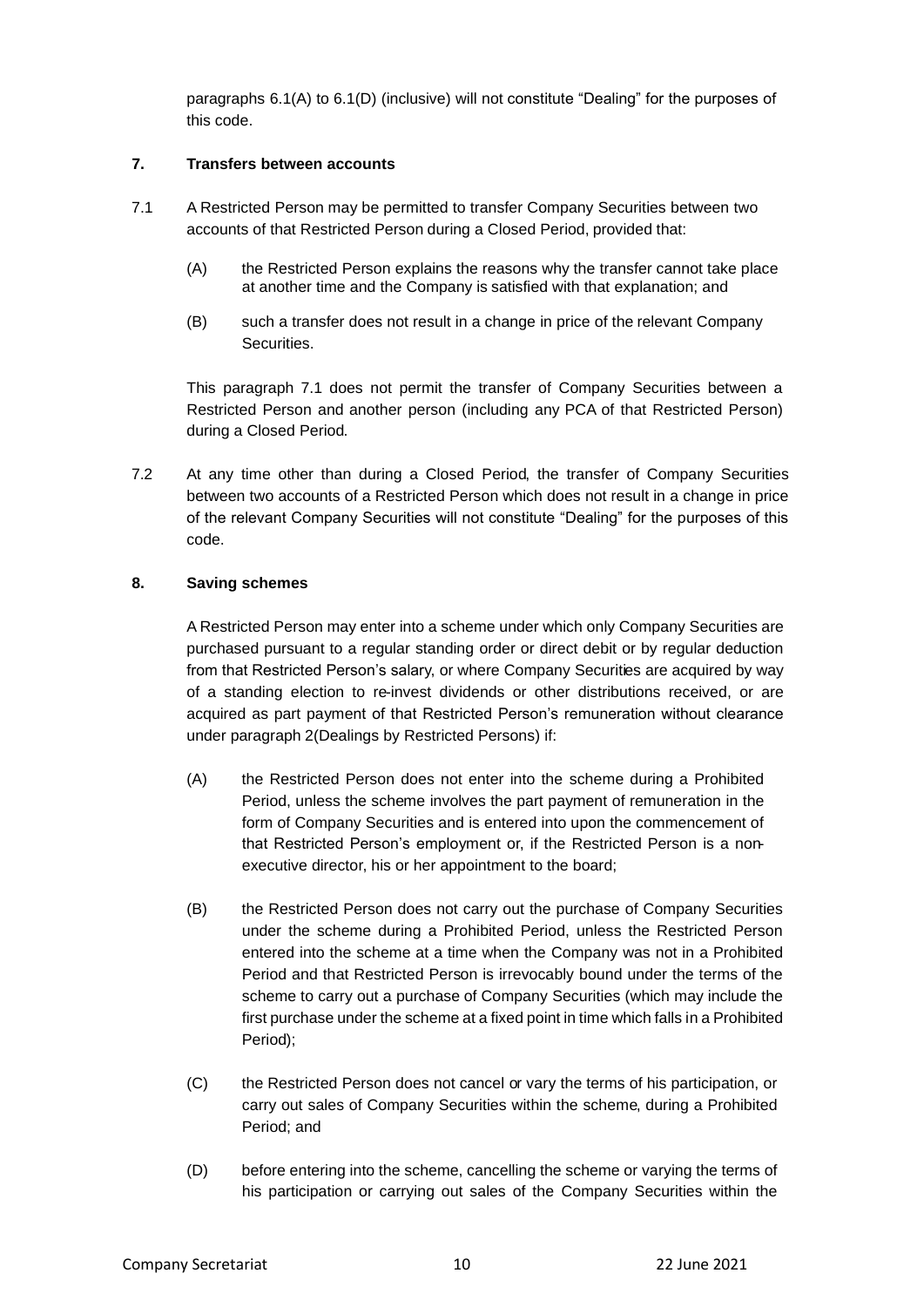scheme, the Restricted Person obtains clearance in accordance with paragraph 2 (Dealings by Restricted Persons).

## <span id="page-10-0"></span>**9. Acting as a trustee**

- 9.1 Where a Restricted Person acts as a trustee, Dealing in Company Securities by that trust during a Prohibited Period does not require clearance under paragraph 2 (Dealings by Restricted Persons) if:
	- (A) the Restricted Person is not a beneficiary of the trust; and
	- (B) the decision to Deal is taken by the other trustees or by investment managers on behalf of the trustees independently of the Restricted Person.
- 9.2 The other trustees or investment managers acting on behalf of the other trustees will be assumed to have acted independently where the decision to deal:
	- (A) was taken without consultation with, or other involvement of, the Restricted Person; or
	- (B) was delegated to a committee of which the Restricted Person is not a member.

## <span id="page-10-1"></span>**10. Dealing by PCAs and investment managers**

- 10.1 A Restricted Person must seek to prohibit any Dealings in Company Securities during each Closed Period:
	- (A) by or on behalf of his or her PCAs; or
	- (B) by an investment manager on that Restricted Person's behalf or on behalf of any of his or her PCAs where either that Restricted Person or any such PCA has funds under management with that investment manager, whether or not discretionary.
- 10.2 A Restricted Person must take reasonable steps to prevent any Dealings in Company Securities by or on behalf of his or her PCAs on considerations of a short term nature.

## **11. Additional PDMR Obligations**

- 11.1 (A) A director (other than the Chairman or the Chief Executive) must not Deal in any Company Securities without first notifying the Chairman (or a director designated by the board for this purpose) in writing and receiving clearance to Deal from him or her;
	- (B) The Chairman must not Deal in any Company Securities without first notifying the Chief Executive in writing and receiving clearance to Deal from him or her or, if the Chief Executive is not present, without first notifying the senior independent director, or a committee of the Board or other officer of the Company nominated for that purpose by the Chief Executive, and receiving clearance to Deal from that director, committee or officer;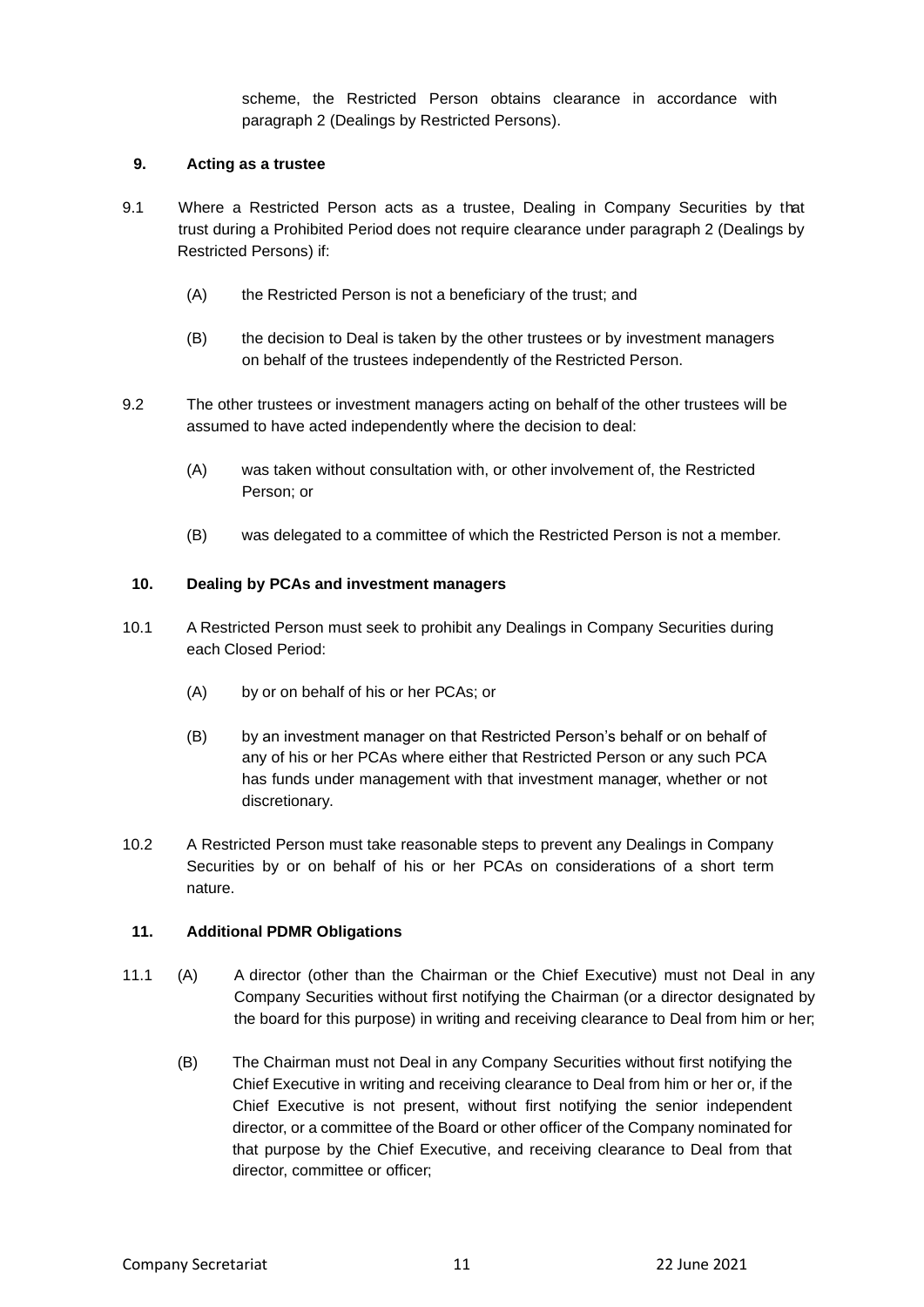- (C) The Chief Executive must not Deal in any Company Securities without first notifying the Chairman in writing and receiving clearance to Deal from him or her or, if the Chairman is not present, without first notifying the senior independent director, or a committee of the board or other officer of the Company nominated for that purpose by the Chairman, in writing and receiving clearance to Deal from that director, committee or officer;
- (D) If the role of Chairman and Chief Executive are combined, that person must not Deal in any Company Securities without first notifying the board in writing and receiving clearance to Deal from the board; and
- (E) Any PDMR who is not a director must not Deal in any Securities without first notifying the General Counsel and Group Company and the Chief Executive in writing and receiving clearance to Deal from them.
- 11.2 A PDMR who is given clearance to Deal must Deal as soon as possible and in any event within two business days of clearance being received. Following any Dealing, a PDMR must also comply with paragraph 12 (Notifiable Transactions) where applicable.

## <span id="page-11-0"></span>**12. Notifiable Transactions**

- 12.1 PDMRs must notify the Company in writing of every Notifiable Transaction in Company Securities conducted for his or her account. Such notification must be using the notification template in Schedule 2 and must be sent to cosec@serco.com as soon as practicable and in any event within one business day of the transaction date.
- 12.2 A "**Notifiable Transaction**" is any transaction relating to Company Securities conducted for the account of a PDMR or PCA, whether the transaction was conducted by such PDMR or PCA or on his or her behalf by a third party. In determining whether or not a transaction is a "Notifiable Transaction", the following guidance should be considered:
	- (A) The venue or place where a transaction is conducted is irrelevant for the purposes of determining whether or not that transaction is a "Notifiable Transaction".
	- (B) A transaction relating to Company Securities which is undertaken by a third party for the account of a PDMR or a PCA is a "Notifiable Transaction", even where that third party is exercising full discretion (i.e. where no instruction is given by the PDMR or PCA). As such, transactions relating to Company Securities which are undertaken under a Trading Plan or saving scheme, or by a "family office", a trust, a discretionary portfolio arrangement and all other investment vehicles, are likely to qualify as "Notifiable Transactions".
	- (C) Paragraph 1 of Schedule 1 contains a non-exhaustive list of transactions which could constitute "Notifiable Transactions". The transactions described in paragraphs 2(D), 2(E) and 2(I) of Schedule 1 could also be "Notifiable Transactions".
- 12.3 Where a transaction in Company Securities occurs in accordance with a Trading Plan, the PDMR's notification to the Company shall include: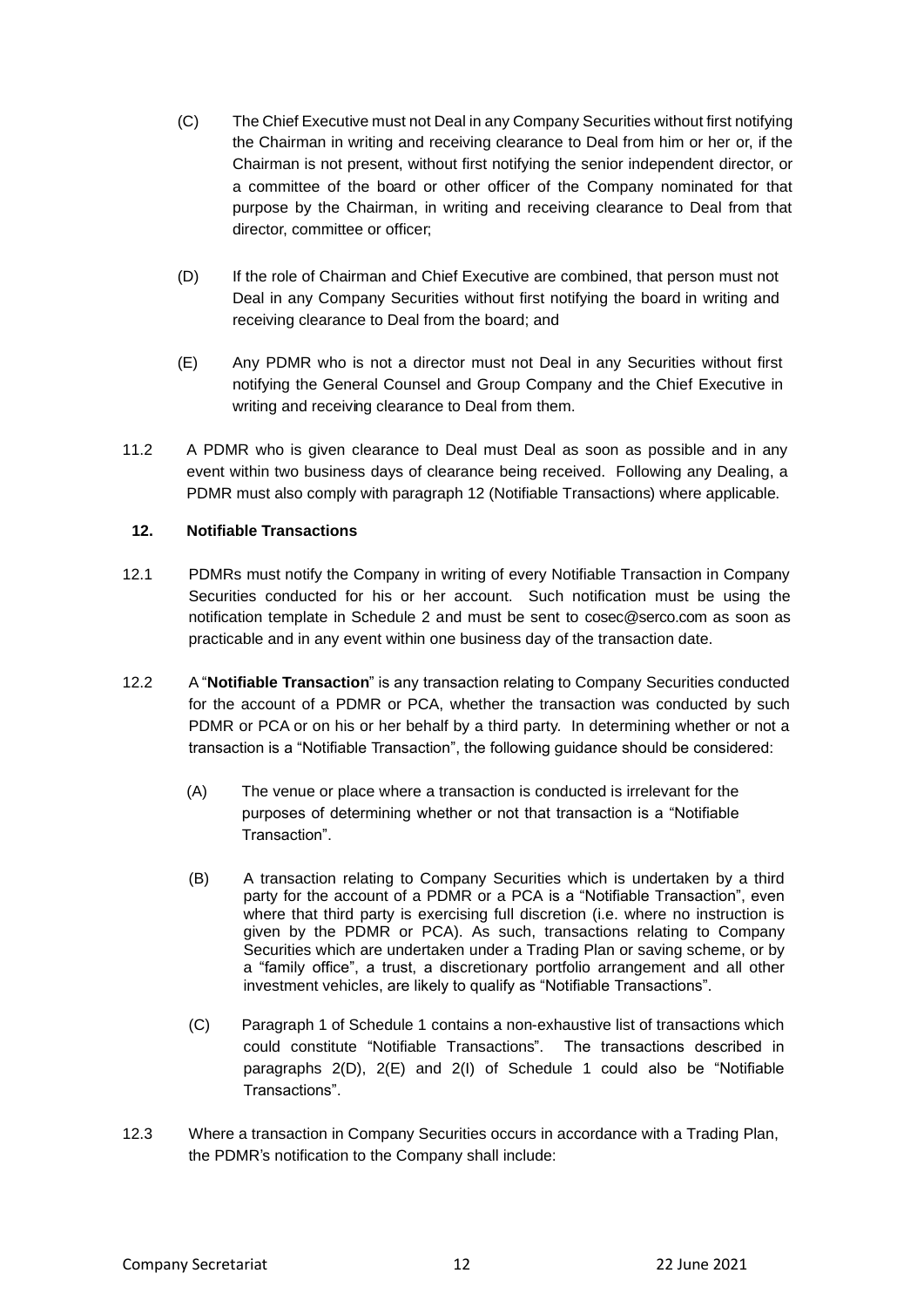12.3.1 the fact that the transaction occurred in accordance with a Trading Plan; and

12.3.2 the date on which the relevant Trading Plan was entered into.

Any PDMR who is uncertain as to whether or not a particular transaction constitutes a "Notifiable Transaction" should consult the General Counsel and Company Secretary.

#### 12.4 The Company will:

12.4.1 make the relevant regulatory notifications in respect of Notifiable Transactions on behalf of PDMRs and PCAs; and

12.4.2 announce the details of Notifiable Transactions,

within three business days of the relevant transaction date.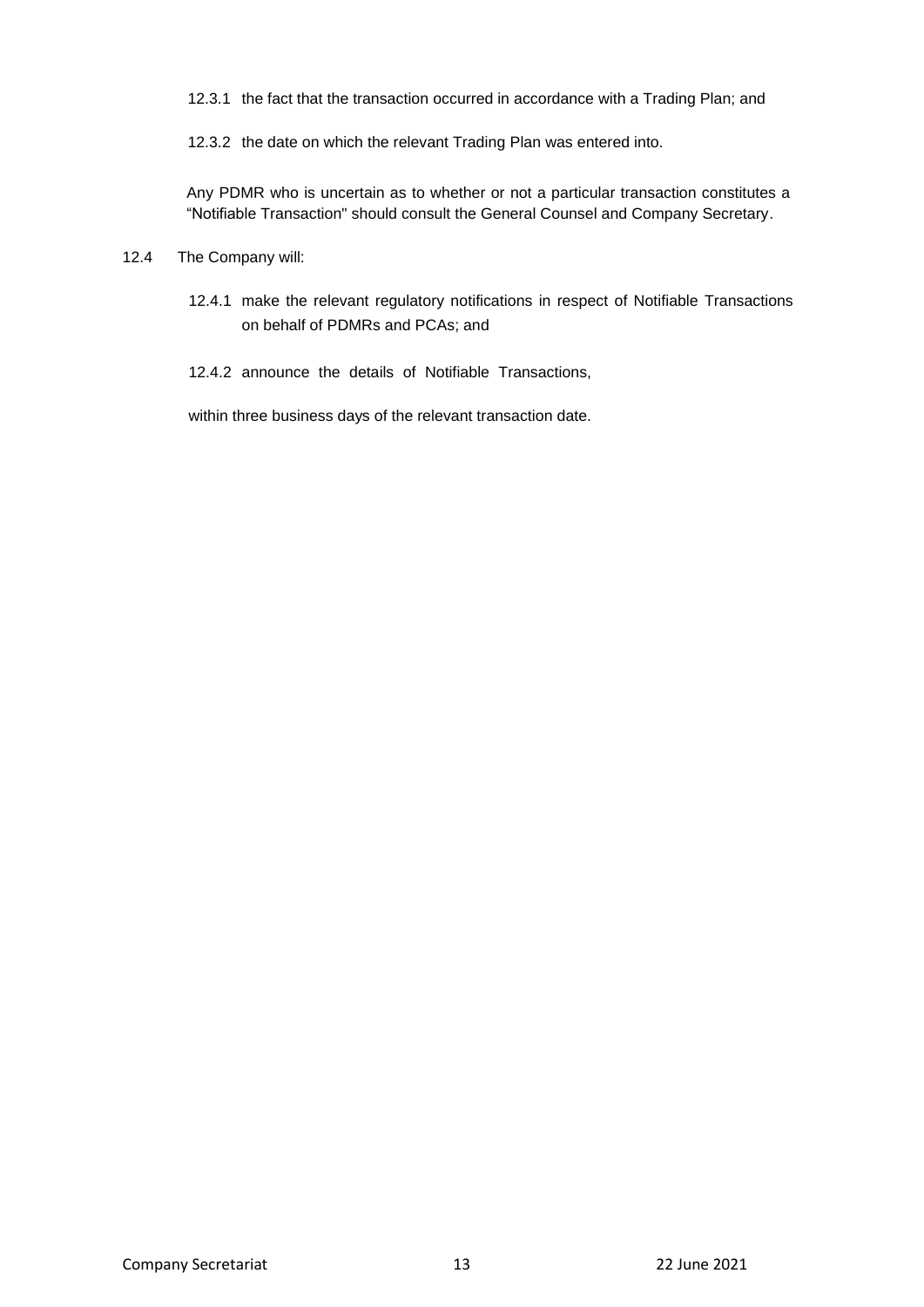# **Schedule 1 Dealings**

## <span id="page-13-0"></span>**1. Actions that constitute "Dealing"**

For the purposes of this code, and subject to paragraph 2 of this Schedule, the following is a nonexhaustive list of transactions which could constitute "Dealing":

- (A) the pledging or lending of Company Securities (although a pledge, or a similar security interest, of Company Securities in connection with the depositing of Company Securities in a custody account is not "Dealing", unless and until such pledge or other security interest is designated to secure a specific credit facility);
- (B) transactions in Company Securities undertaken by persons professionally arranging or executing transactions or by another person of behalf of a Restricted Person or a PCA, including where discretion is exercised;
- (C) transactions in Company Securities made under a life insurance policy, where (i) the policyholder is a Restricted Person or a PCA; (ii) the investment risk is borne by the policyholder; and (iii) the policyholder has the power or discretion to make investment decisions regarding specific instruments in that life insurance policy or to execute transactions regarding specific instruments for that life insurance policy;
- (D) an acquisition, disposal, short sale, subscription or exchange of Company Securities;
- (E) the acceptance or exercise of an option over Company Securities (including the exercise of Sharesave options), including of a share option granted as part of a remuneration package, and the disposal of shares stemming from the exercise of a share option;
- (F) entering into or exercise of equity swaps related to Company Securities;
- (G) transactions in or related to derivatives over Company Securities, including cash-settled transactions;
- (H) entering into a contract for difference on Company Securities;
- (I) the acquisition, disposal or exercise of rights in relation to Company Securities, including put and call options and warrants;
- (J) subscription to a share capital increase or debt instrument issuance of the Company;
- (K) transactions in derivatives and financial instruments linked to a debt instrument of the Company including credit default swaps;
- (L) conditional transactions relating to Company Securities upon the fulfilment of the conditions and actual execution of the transactions;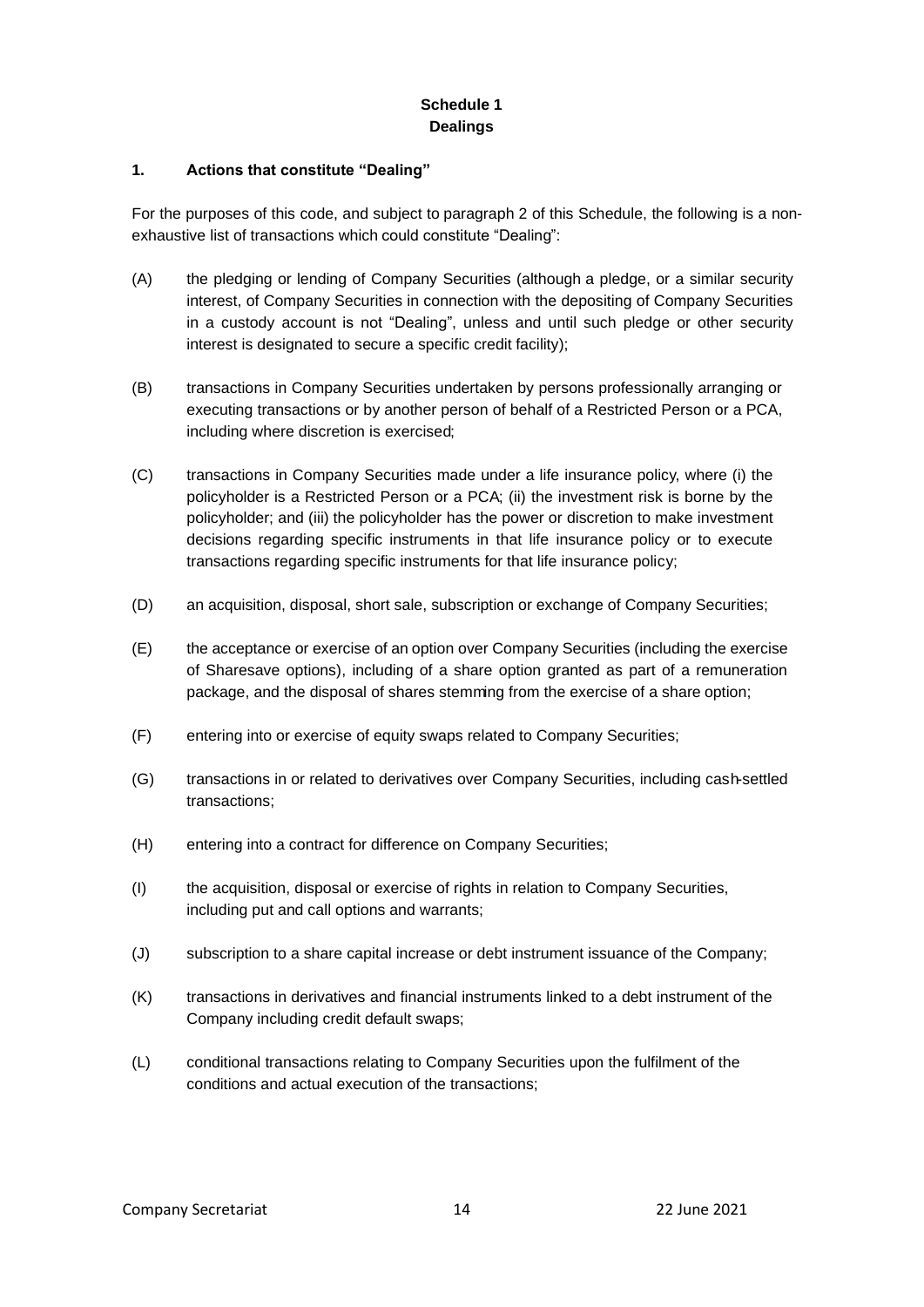- (M) automatic or non-automatic conversion of a Company Security into another Company Security, including the exchange of convertible bonds to shares;
- (N) subject to paragraphs 2(E) and 2(F) of this Schedule, transactions executed in indexrelated products, baskets and derivatives transacting in Company Securities;
- (O) subject to paragraphs 2(E) and 2(F) of this Schedule, transactions executed in shares or units of investment funds which transact in Company Securities;
- (P) subject to paragraphs 2(E) and 2(F) of this Schedule, transactions executed by manager of an investment fund in which the Restricted Person or PCA has invested and which transacts in Company Securities;
- (Q) transactions executed by a third party under an individual portfolio or asset management mandate on behalf or for the benefit of the Restricted Person or PCA; and
- (R) borrowing or lending of shares or debt instruments of the Company or derivatives or other financial instruments linked thereto.

## **2. Actions that do not constitute "Dealing"**

The following transactions do not constitute "Dealing" for the purposes of this code (but may still (i) constitute dealing for the purposes of the insider dealing and market abuse regimes and/or (ii) give rise to a notification obligation under paragraph 12 (Notifiable Transactions)):

- (A) the cancellation or surrender of an option under an Employee Scheme;
- (B) the automatic vesting of a conditional award under an Employee Scheme and the sale of sufficient of the resulting Company Securities received to meet any income tax and social security due in relation to vesting where that sale is required by (i) the rules of an Employee Scheme or (ii) an irrevocable agreement to sell Company Securities entered into by the participant outside a Prohibited Period and where neither the Company nor the participant has any discretion over the timing, price or number of Company Securities sold;
- (C) the transfer of Company Securities by an independent trustee of an Employee Scheme to a beneficiary who is not a Restricted Person;
- (D) bona fide gifts and donations of Company Securities received, or an inheritance of Company Securities received;
- (E) buying and selling units or shares in, or financial instruments which provide an exposure to, a Disregarded Undertaking;
- (F) transactions in Company Securities by a Disregarded Undertaking;
- (G) transactions in Company Securities pursuant to a saving scheme or a Trading Plan; and
- (H) transactions in Company Securities by the trustees of a trust in accordance with paragraph 9 (Acting as a trustee).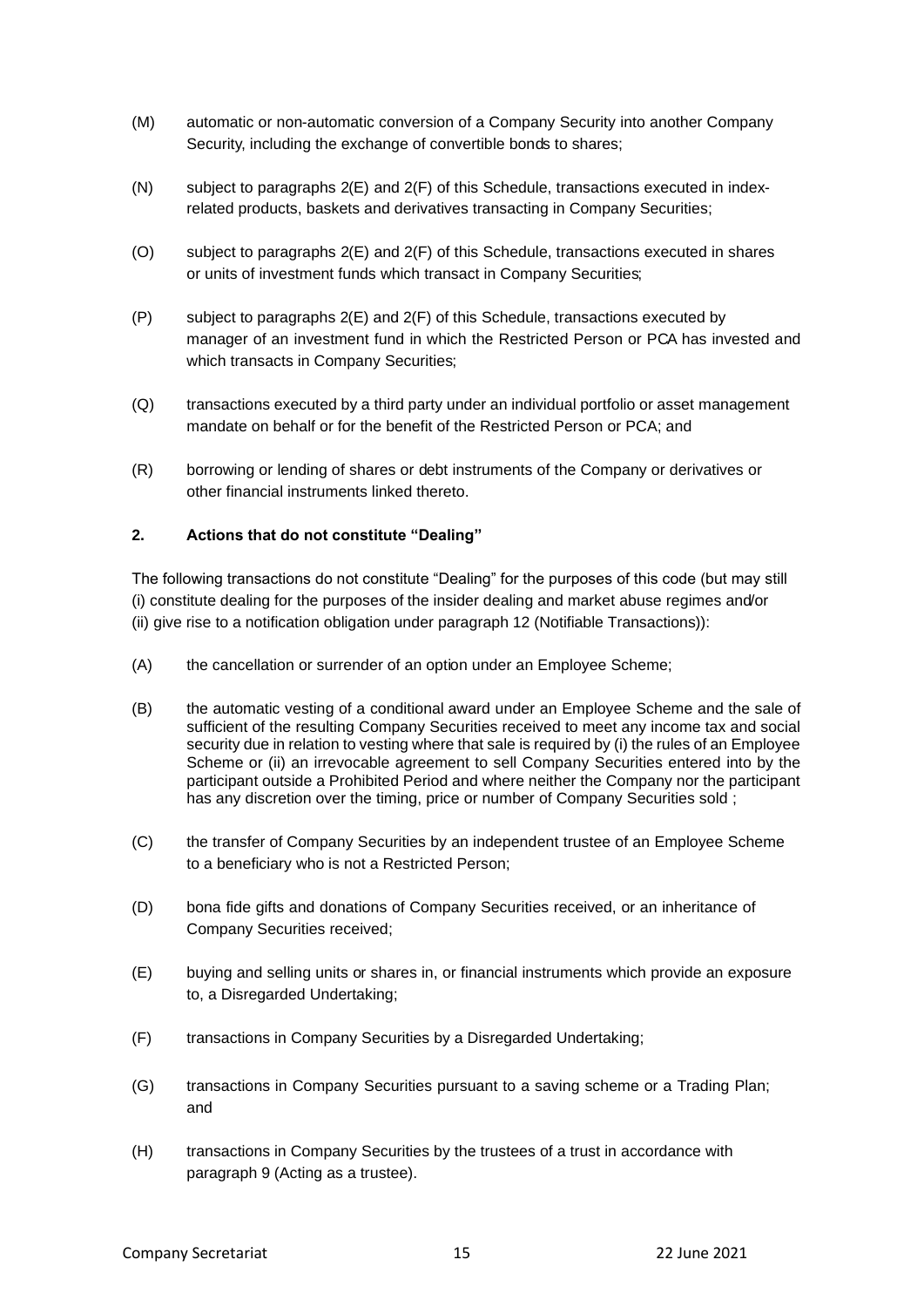

# **Schedule 2 Notification template**

<span id="page-15-0"></span>Please send your completed form to **cosec@serco.com**. If you require any assistance in completing this form, please contact Stuart Haydon [\(Stuart.Haydon@serco.com\)](mailto:Stuart.Haydon@serco.com)

| 1.            | Details of the Restricted Person / person closely associated with them ("PCA") |                                                                                                                                                                                                                                                                                                                                                                                            |           |  |  |
|---------------|--------------------------------------------------------------------------------|--------------------------------------------------------------------------------------------------------------------------------------------------------------------------------------------------------------------------------------------------------------------------------------------------------------------------------------------------------------------------------------------|-----------|--|--|
| a)            | Name                                                                           | [Include first name(s) and last name(s).]<br>[If the PCA is a legal person, state its full name including legal<br>form as provided for in the register where it is incorporated, if<br>applicable.]                                                                                                                                                                                       |           |  |  |
| 2.            | <b>Reason for the notification</b>                                             |                                                                                                                                                                                                                                                                                                                                                                                            |           |  |  |
| a)            | Position / status                                                              | [For Restricted Person, state job title e.g. CEO, CFO.]<br>[For PCAs, state that the notification concerns a PCA and the<br>name and position of the relevant Restricted Person.]                                                                                                                                                                                                          |           |  |  |
| 3.            | transactions have been conducted                                               | Details of the transaction(s): section to be repeated for (i) each type of<br>instrument; (ii) each type of transaction; (iii) each date; and (iv) each place where                                                                                                                                                                                                                        |           |  |  |
| a)            | Description of the<br>financial instrument,<br>type of instrument              | [State the nature of the instrument e.g. a share, a debt<br>instrument, a derivative or a financial instrument linked to a<br>share or debt instrument.]                                                                                                                                                                                                                                   |           |  |  |
| b)            | Nature of the<br>transaction                                                   | [Description of the transaction type.]<br>[Please indicate whether the transaction is linked to the<br>exercise of a share option programme.]                                                                                                                                                                                                                                              |           |  |  |
| $\mathsf{c})$ | $Price(s)$ and<br>volume(s)                                                    | Price(s)                                                                                                                                                                                                                                                                                                                                                                                   | Volume(s) |  |  |
|               |                                                                                |                                                                                                                                                                                                                                                                                                                                                                                            |           |  |  |
|               |                                                                                | [Where more than one transaction of the same nature<br>(purchases, sales etc.) of the same financial instrument are<br>executed on the same day and at the same place of<br>transaction, prices and volumes of these transactions should be<br>reported in the table above, using as many lines as needed.]<br>[In each case, please specify the currency and the metric for<br>quantity.] |           |  |  |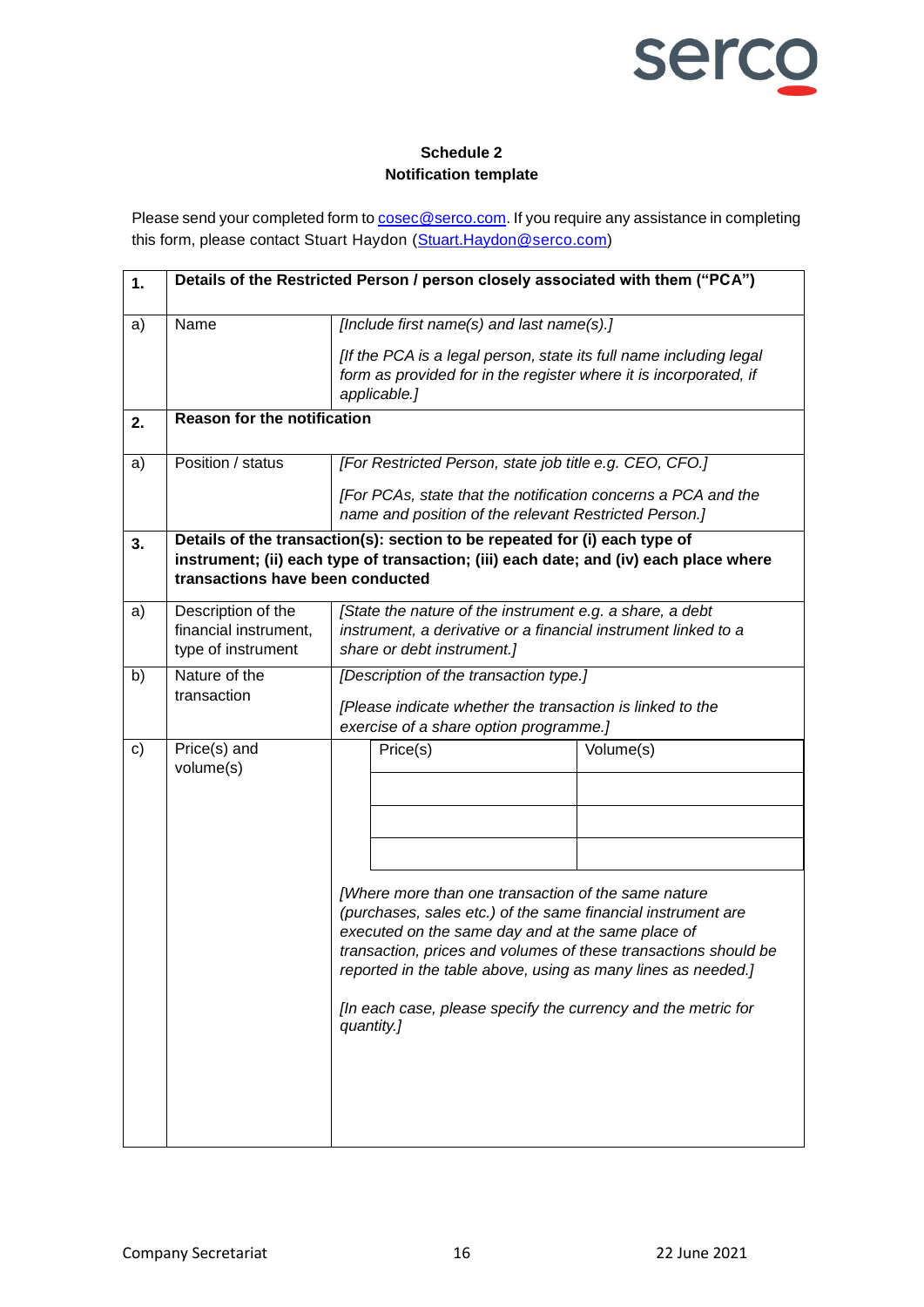

| d) | Aggregated                                   | [Please aggregate the volumes of multiple transactions when                                                                                                                                                                                            |  |
|----|----------------------------------------------|--------------------------------------------------------------------------------------------------------------------------------------------------------------------------------------------------------------------------------------------------------|--|
|    | information<br>Aggregated<br>volume<br>Price | these transactions:<br>relate to the same financial instrument;<br>are of the same nature;<br>۰<br>are executed on the same day; and<br>are executed at the same place of transaction.]<br>[Please state the metric for quantity.]<br>[Please provide: |  |
|    |                                              | in the case of a single transaction, the price of the<br>single transaction; and                                                                                                                                                                       |  |
|    |                                              | in the case where the volumes of multiple transactions<br>٠<br>are aggregated, the weighted average price of the<br>aggregated transactions.]                                                                                                          |  |
|    |                                              | [Please state the currency.]                                                                                                                                                                                                                           |  |
| e) | Date of the<br>transaction                   | [Date of the particular two<br>of execution of the notified<br>transaction, using the date format: YYYY-MM-DD and please                                                                                                                               |  |
| f) | Place of the<br>transaction                  | [Please name the trading venue where the transaction was<br>executed. If the transaction was not executed on any trading<br>venue, please state 'outside a trading venue' in this box.]                                                                |  |